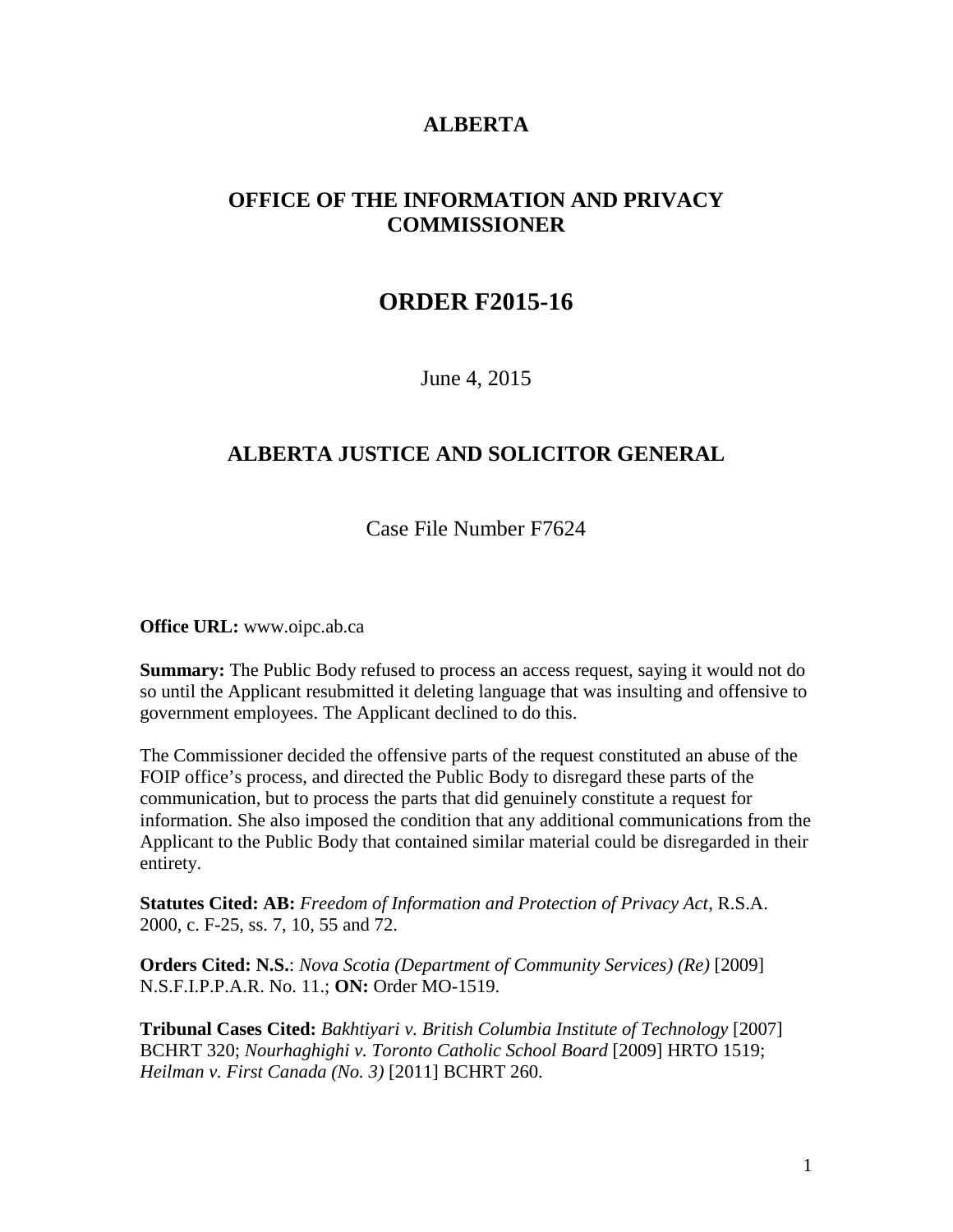### **I. BACKGROUND**

[para 1] This inquiry arises from a communication by the Applicant to the Director/Deputy Chief, Operations and Protection Services Section, Sheriffs and Security Operations Branch, Justice and Solicitor General (the D/DC). (In consequence of certain of his earlier dealings with Service Alberta, the Applicant had been directed, by a Court Order dated December 20, 2011, effective until December, 2013, to direct any correspondence to the Government of Alberta to that office. The Court Order also stipulated that any communications were not to be "obscene, intimidating or threatening".)

[para 2] The communication included three FOIP "Request to Access Information" forms and a letter. The forms are dated January and February, 2013, and the letter is dated June 5, 2013. On the forms, the fields indicating the public body to whom the request was being made were filled in as: "Service Alberta/ Various"; "AMVIC/Director of FTA"; and "legal services hired employees [which was taken by the Director/Deputy Chief to refer to Alberta Justice and Solicitor General]". With regard to which records were being asked for, the first form simply named seven individuals; the second one was for "All in possession by [four named individuals]"; the final one stated "See letter".

[para 3] The letter, addressed to the D/DC, contained a list of 12 individuals and made statements about some of them, including accusations of various types of misconduct by these persons in their dealings with the Applicant. The letter used insulting and derogatory language with reference to some of the individuals. It stated the Applicant was asking for "every detail of" the firing of two of these persons and the resignation of a third.

[para 4] The letter expressed the Applicant's belief that the D/DC had been "assigned as [the Applicant's] personal assistant" in investigating and gathering evidence about the matters he discusses in the letter. As well, it purported to give instructions to the D/DC as to how he was to proceed in obtaining information from these individuals, in terms such as the following: "… I require you to arrive at their offices unannounced and detain the accused while you go through every tiny piece of information you can find". It concluded by stating the Applicant's objective of seeking "restitution, punishment, and criminal charges".

[para 5] On receipt of the communication, the D/DC forwarded the documents to the Director of FOIP and Records Management at Alberta Justice and Solicitor General (the FOIP Coordinator). The FOIP Coordinator spoke with the D/DC, who explained, in the Public Body's words, "that he had reviewed the material provided by the Applicant and decided not to pursue any issues in regard to the orders provided by the Court Order".

[para 6] The FOIP Coordinator replied to all three requests on July 2, 2013. His reply stated that the language used by the Applicant "is inappropriate and offensive", that the package of material the Applicant had submitted was being returned, and that if the Applicant wished to resubmit his requests, he would have to do so "in accordance with the Court Order".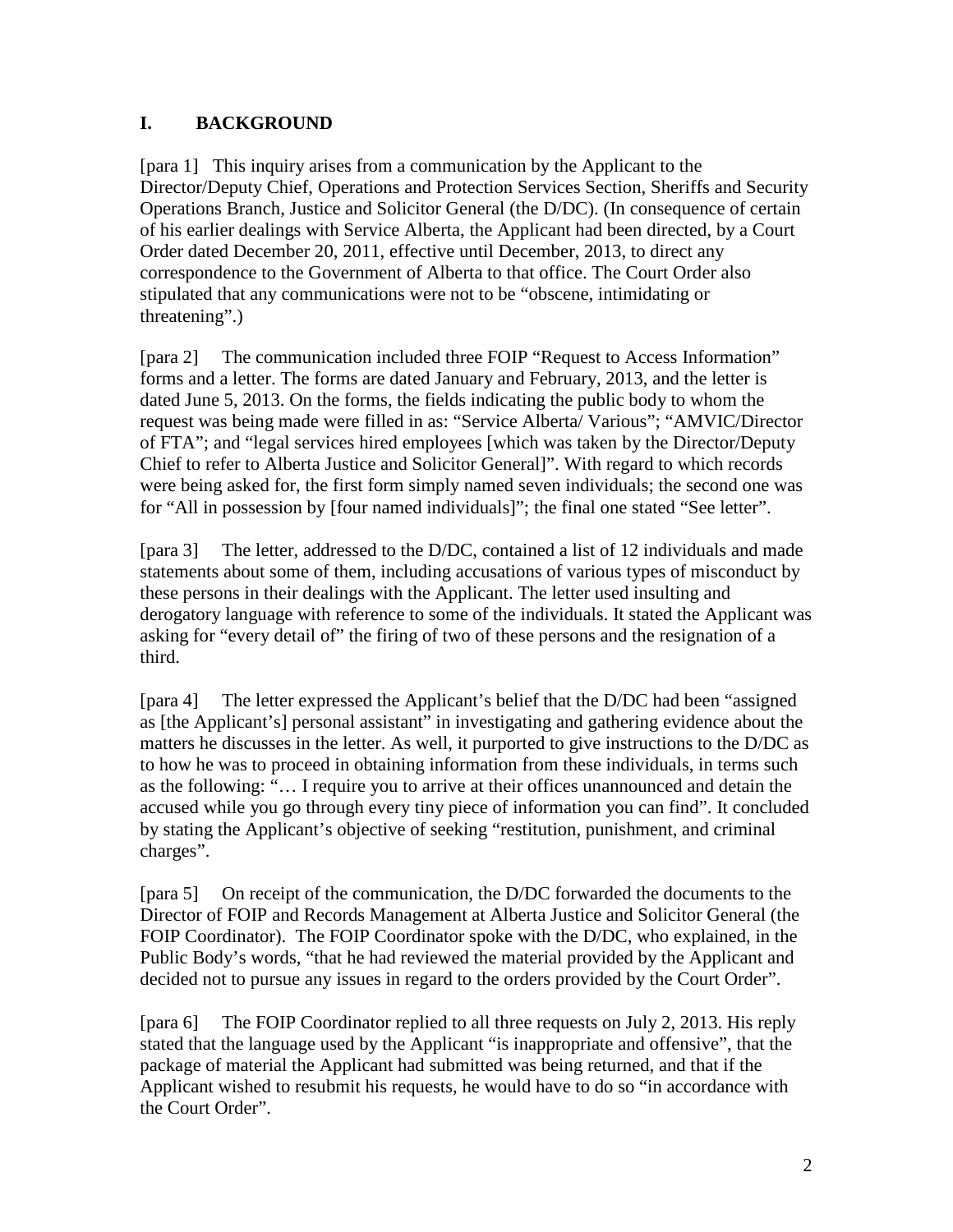[para 7] Further correspondence ensued, consisting of letters by the Applicant addressing both the D/DC and the FOIP Coordinator in the body of the letter, and responses by the FOIP Coordinator. The final letter, from the FOIP Coordinator, reiterated his refusal to deal with the requests in their existing form on the basis that they contain "unacceptable" language.

### **II. RECORDS AT ISSUE**

[para 8] There are no records at issue in this inquiry as it relates to the Public Body's fulfillment, or otherwise, of its duty to assist.

### **III. ISSUES**

[para 9] The issue stated in the Notice of Inquiry is:

**Did the Public Body properly respond to the Applicant's access requests when it said that:**

- **The language he used in his access requests was inappropriate and offensive,**
- **No further action would be taken on his access requests, and**
- **He could resubmit his access requests, but would have to do so in accordance with the Court Order.**

### **In this case, the Commissioner will consider whether the Public Body complied with Part 1, Division 1 of the Act.**

[para 10] This issue relates to the response of the Public Body, since that is the only body that responded to the request.

[para 11] As noted above, two other public bodies (Service Alberta and AMVIC) were named in the requests, but did not themselves respond. They were invited to participate in this inquiry as affected parties, to enable them to contribute their views and provide information as to any involvement they may have had in the matters at issue.

[para 12] These other two parties provided information in their submissions to the effect the FOIP Coordinator discussed the requests with them when he received them, that they indicated to him they supported his approach, and that they would have followed the same course of action had the requests been forwarded to them.

[para 13] However, neither the Public Body, nor these Affected Parties, have explained why the FOIP Coordinator did not forward these other request forms to the bodies to which they were directed when he received them, rather than responding himself. Similarly, no explanation has been provided to me as to why the D/DC forwarded all three of the requests to the FOIP Coordinator at Justice and Solicitor General, when two of them were directed to other bodies ("Service Alberta/ Various"; "AMVIC/Director of  $FTA$ ".)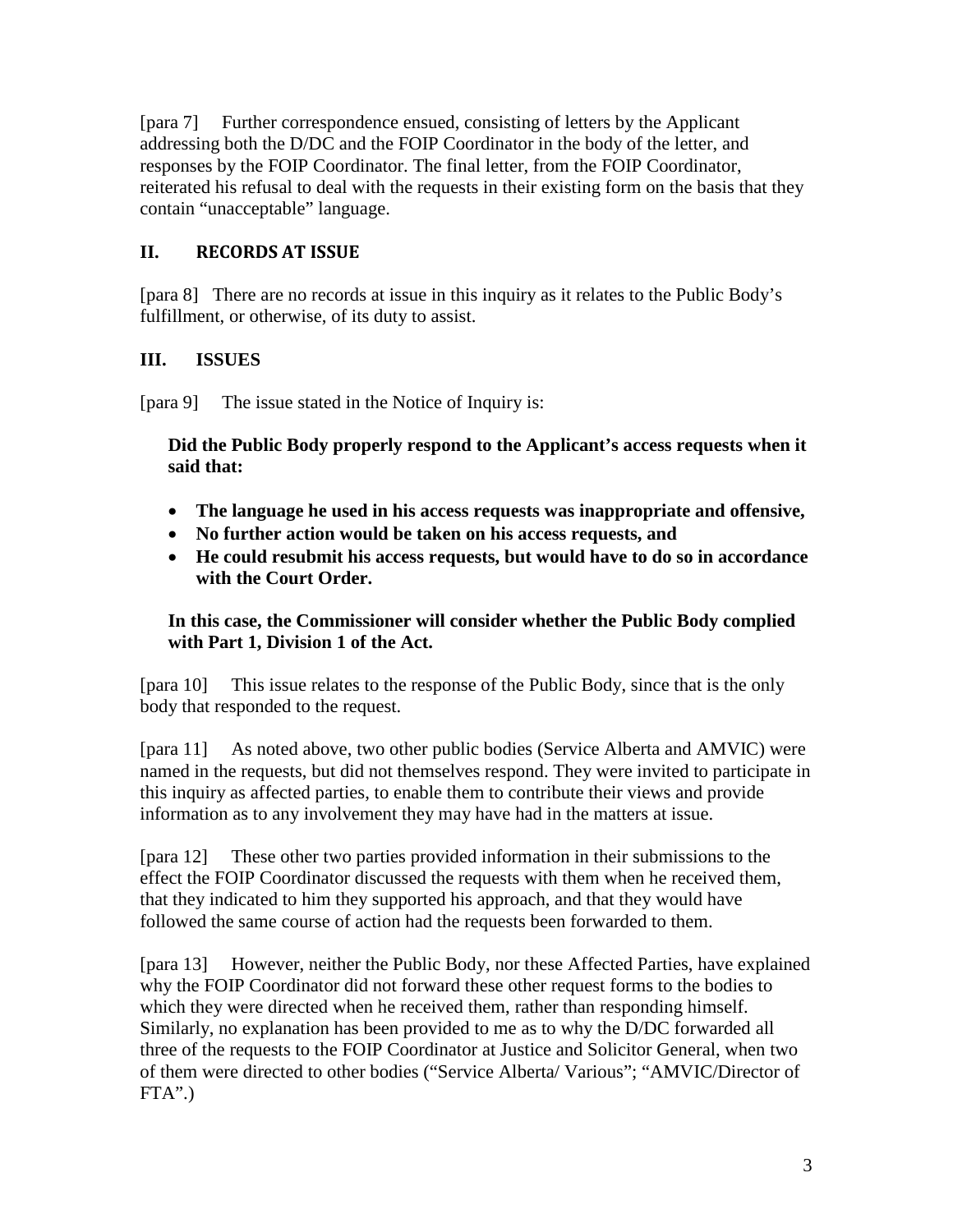[para 14] The former of these questions is especially pertinent in view of the fact the other two request forms do not refer to any attachments, and in themselves contain no offensive or derogatory language. I note the Affected Parties argue that "the cover letter cannot be separated from the rest of the communication", on the basis that the cover letter referenced all three forms. They say that the Applicant's communication "when reviewed in full" is inappropriate and offensive, and on this account they state their support for the manner in which the FOIP Coordinator responded (presumably including to the requests directed to them).

[para 15] The letter, after setting out in the first paragraph some of the Applicant's grievances about what he refers to as "gross bureaucratic misconduct", states: "Accordingly, see attached FOIP requests". However, only one of the three requests (the one directed to the Public Body) references the letter (in the field setting out what records are being requested). The other two have their own independent content in that field.

[para 16] Possibly, the FOIP Coordinator (and Service Alberta and AMVIC if they had a chance to review the entire communication) thought the requests and the letter formed a whole because the letter contains a list of the same people as are, in combination, listed in the other two requests. However, the letter does not explain what particular information, if any, the Applicant wants relative to most of the people named in the list it contains. The only specific information the letter asks for is information about the termination of two individuals, who are also listed in the AMVIC request (as well as information about the resignation of a third person, not listed in the AMVIC request form). However, the list of individuals in the AMVIC request is prefaced by the words "All in possession of: …". Information about someone's termination would not all be in their own possession, so the information requested in the letter does not match the information requested from AMVIC, and the former cannot be said to shed any useful light on the latter.

[para 17] I also note that in his August 2, 2013 letter to the D/DC, the Applicant says his purpose in setting out "all pertinent facts and information" (by which he presumably means the contents of the letter) was to "provide insight to help you better understand the seriousness of my request and my ultimate purpose and goal".

[para 18] I acknowledge the other two access requests are insufficiently clear in themselves to precipitate a search. As noted, one sets out a list of names without saying anything about information, and the other asks for "All [information] in possession of", without specifying what the information is to be about (possibly the Applicant means information in relation to himself, but he does not say this). Both requests would require further clarification to make them meaningful and to enable searches.

[para 19] However, the letter would be of no assistance in this regard. It refers in very unspecific ways to events involving public body employees, but does not particularize what information is being sought relating to, or in the possession of, the people listed in the other two requests. Given that extensive further clarification would be required for the other two requests, it would, in my view, be reasonable to forward the other two request forms to AMVIC and Service Alberta without attaching the letter.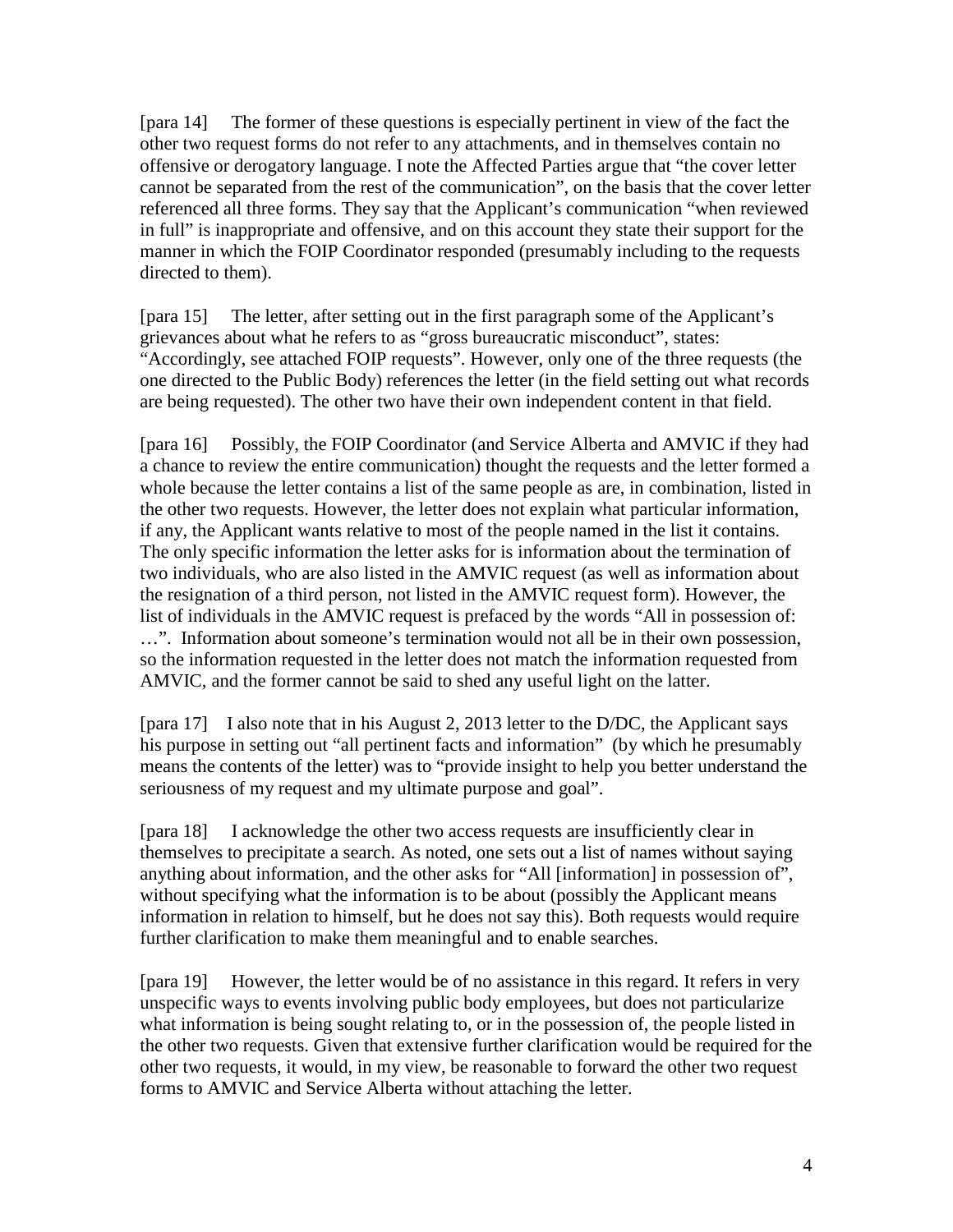[para 20] In any event, whether it was appropriate to attach the letter or not, there is no explanation as to why the FOIP Coordinator responded to all the requests rather than forwarding them to the other public bodies. As noted, the Affected Parties say they communicated their support to the FOIP Coordinator for his way of responding at the time, and would themselves have done the same thing. Conceivably, there was a discussion amongst the public bodies in which they agreed that the FOIP Coordinator would act on their behalf as their agent. However, none of the parties indicated this in their submissions. For the other two requests, there has not, to my knowledge, been any response by the bodies that have the responsibility to respond under the Act.

[para 21] I will therefore proceed in this inquiry by considering the Public Body's response only to the request that was directed to the Public Body, in which the attached letter is referenced and of which it clearly forms a part.

[para 22] With respect to the other two request forms, if they were forwarded without attaching the letter (which would be appropriate in my view given they do not refer to it), no issue as to propriety of language would arise.

[para 23] I acknowledge this might be seen as permitting the Applicant to achieve part of his objective while displaying an inappropriate attitude. I am not prepared to say this is a valid concern, but if it were, practicality should govern. Since there is a reasonable justification for forwarding the other requests without the letter (that they did not reference it), and since this would accomplish the same purpose as requiring the Applicant to resubmit his request without the impugned language, it seems to me it would be reasonable to resolve the issues about these other requests in this way.

[para 24] If the other public bodies (Service Alberta and AMVIC) require clarification in order to process the requests, and similar issues regarding the propriety of language arise, these issues could be dealt with in accordance with the principles set out in the next part of this order. (I will return to this subject below.)

[para 25] Further with regard to the issues in this inquiry, I have noted that the Applicant's submissions include statements about particular remedies he believes I can grant, for instance, that I order the RCMP to investigate, or that I direct mediation according to procedures under the *Fair Trading Act*. I have no jurisdiction to direct the RCMP as to what investigations it is to undertake, nor do I have any powers relating to the *Fair Trading Act*. My jurisdiction in this inquiry is limited to deciding whether the Public Body fulfilled its duties to the Applicant when it responded to his access request.

### **IV. DISCUSSION OF ISSUES**

[para 26] I begin by noting that the Affected Parties, as well as the Public Body in its final rebuttal, have provided considerable evidence of the Applicant's use of bad language in his earlier dealings with government, which they say "establish the Applicant's pattern of inappropriate and offensive behavior toward Government of Alberta (GoA) employees and their family members".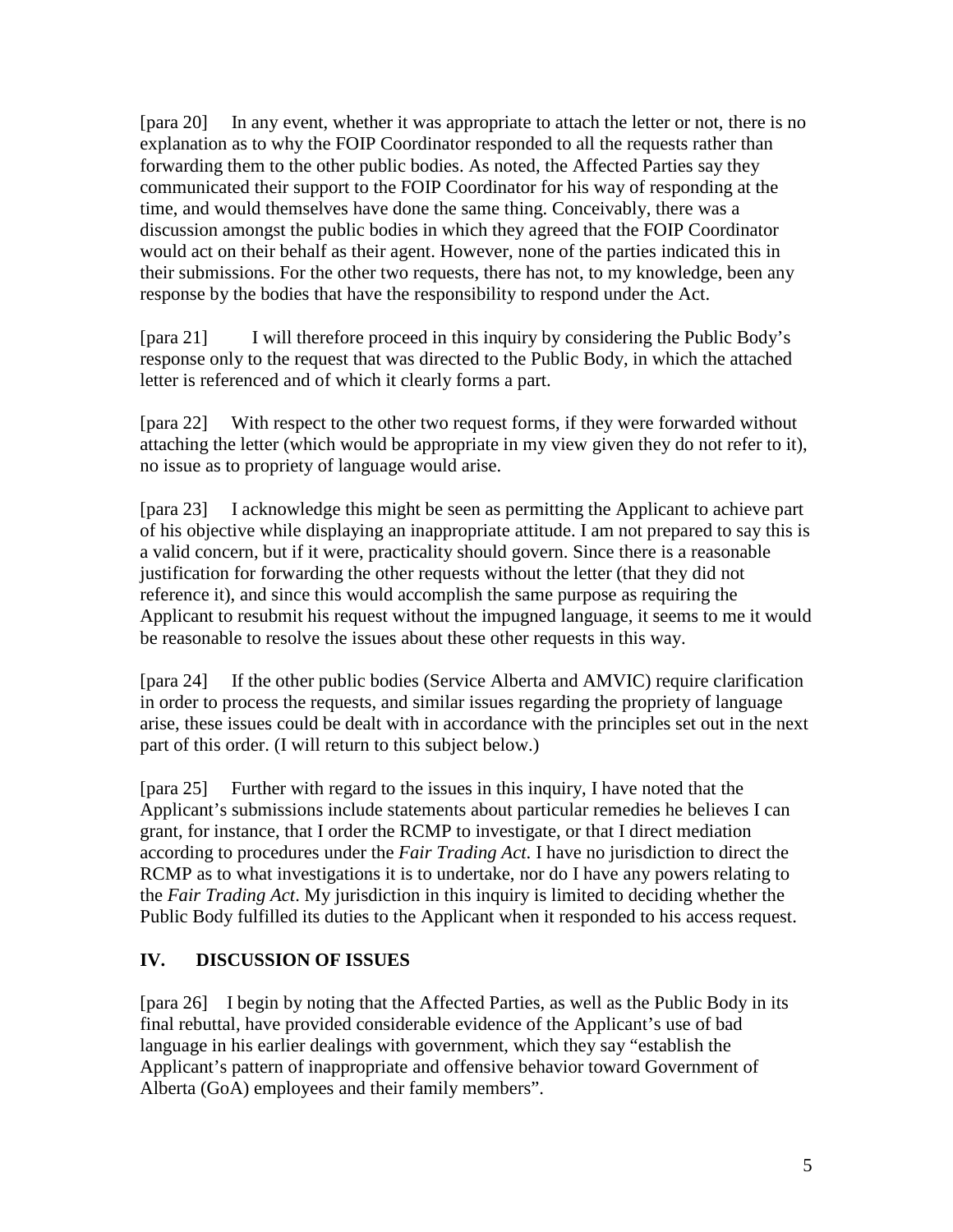[para 27] I do not regard this evidence as relevant to the present issue. The Public Body says its goal was to have the Applicant resubmit his request without the use of unacceptable language – in other words, it wants the Applicant's conduct in this regard to improve. If the Public Body's response was truly forward-looking in this way, there is no reason to raise what happened in the past.

[para 28] On a similar note, I also decline to consider any similar language as contained in communications between the Applicant and the Public Body subsequent to the Public Body's initial response, since the issue as stated in the Notice of Inquiry is whether the Public Body's initial response itself was appropriate.

[para 29] My focus in this inquiry relates to the contents of the letter of June 5, 2013. I agree that some of the language in the letter attached to the FOIP request is offensive, in that it targets several individuals in a derogatory way and contains an offensive sexual allusion with reference to a particular person. The question I must decide is how these aspects of the request bear on whether the Public Body responded to it appropriately.

[para 30] There are a number of ways to approach this question.

### *Was the communication "not a FOIP request" by virtue of its offensive content?*

[para 31] One way to consider this question is to ask whether the language used deprived the letter of its character as an access request. The argument that it does is stated in the Affected Parties' initial submissions at various points, for example, at page 3 bullet 2, where it says "… the June 5, 2013 communication does not constitute a FOIP request within the meaning of the FOIP Act". Similarly, the Public Body says that "a public body is not required to accept any communication as an access request merely because it meets this minimum standard [of being in writing and providing sufficient detail to enable a search]".

[para 32] I presume what the Affected Parties and Public Body mean is that section 7 of the FOIP Act, which sets out how an access request is to be made, imports a minimum standard of propriety or decorum that must be met before the duty to respond is triggered.

[para 33] I do not reject this argument in the abstract. I can imagine a communication, containing somewhere within it a request for information, that used language so offensive that uncovering what information the Applicant wants would be an unduly disturbing or distasteful task. In such a case, it could be reasonable to refuse to deal with it as a FOIP request.

[para 34] I do not believe this is such a case, however. The Public Body says itself that the FOIP Coordinator "by manner of training and expertise, has the ability to review this material, but other staff do not and should not have to be subject to such language". This suggests that while the FOIP Coordinator regarded the material as offensive, he was not so disturbed by it that he could not get beyond the offensive parts to the parts actually requesting information.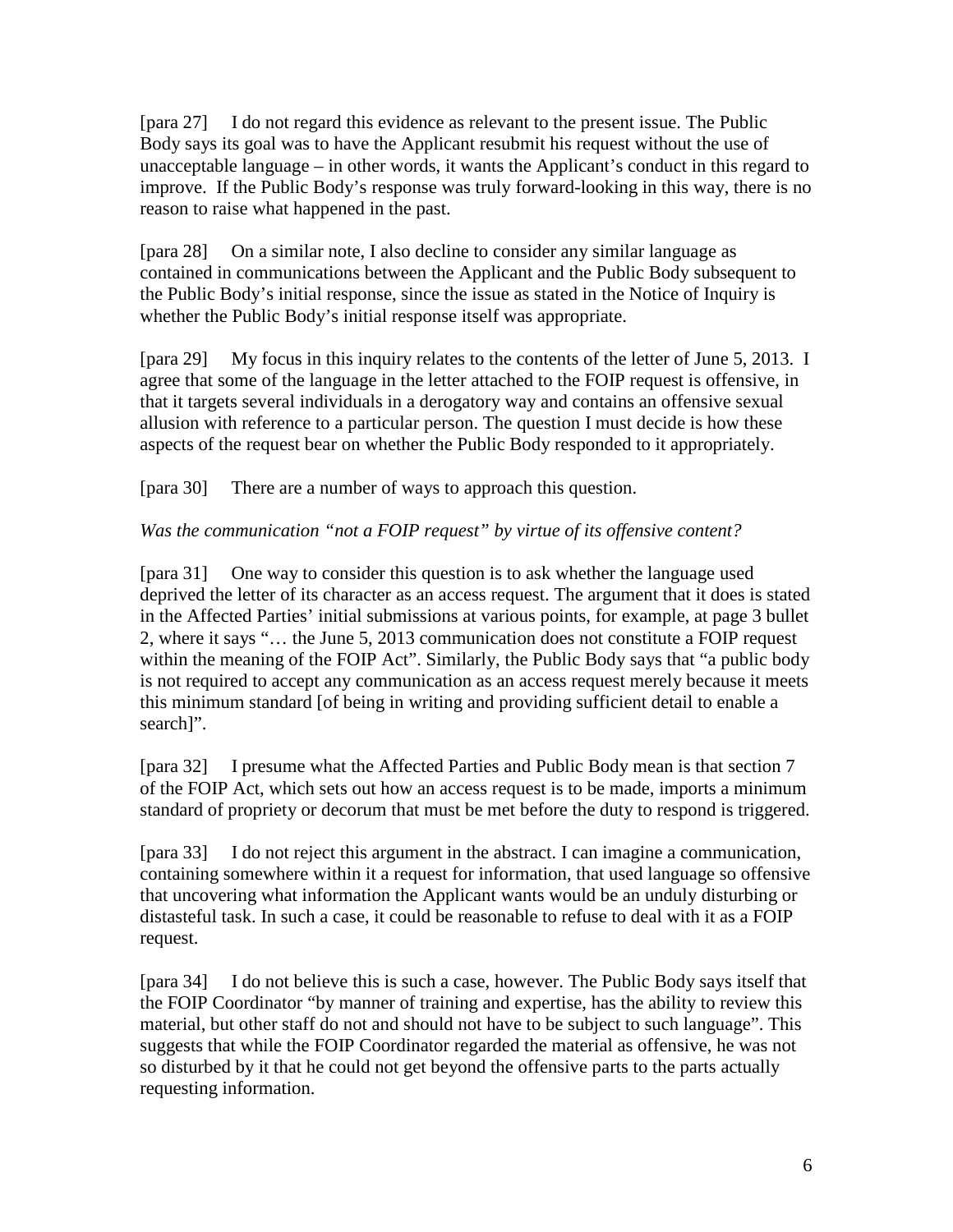[para 35] I have also noted that statements of what information the Applicant wants constitute only a very small proportion of the letter – only the middle paragraph on the second page of two-and-a-half pages asks for particular information. However, the presence of superfluous material is very common in FOIP requests; as long as a request for information is reasonably discernable, the presence of such extraneous content does not normally deprive a request of its status as an access request.

#### *A respectful workplace*

[para 36] A second way to deal with the issue in this case is to ask whether, when a public body is deciding how to fulfill its duty under section 10 to assist an applicant, it may take into account that assisting him could create a workplace environment that is not appropriately respectful and free from harassment.

[para 37] In the present case, the Affected Parties have asserted that the Applicant's language is not only disrespectful and abusive, but also constitutes misogyny and sexual harassment, in so far as it targets a female public official, and makes degrading comments of a sexual nature. They state their concern that acceptance of the Applicant's communication as a FOIP request will set a bad precedent.

[para 38] This obligation to foster respectful workplaces has led to the imposition of obligations to speak and behave appropriately not only on staff, but also on clients. See *Nova Scotia (Department of Community Services) (Re)* [2009] N.S.F.I.P.P.A.R. No. 11., in which the Review Officer stated (at para 46): "I … consider it appropriate, on a caseby-case basis to limit interactions between public bodies, including the Review Office, and any applicant who behaves in a manner inconsistent with the Nova Scotia Government's *Respectful Workplace Policy.*" The policy states that it is the right of all employees to work in a harassment-free environment, and that harassment includes "derogatory (e.g. condescending, insulting, belittling) or vexatious (e.g. aggressive, angry, antagonistic) conduct or comments that are known or ought reasonably to be known to be offensive or unwelcome". The policy also states the Government of Nova Scotia's commitment is to provide a workplace free from offensive behavior, including such behavior by clients/customers.

[para 39] I accept that a respectful workplace is an extremely important principle. Requiring government workers to be subjected to and to respond to offensive, intimidating, threatening, insulting conduct or comments is not only unwarranted, but I agree with the Public Body's argument (at page 5 of its initial submission) that it could potentially "cause harm" by having a detrimental effect on their well-being.

[para 40] It is partly out of my concern for maintaining a respectful workplace for the involved employees that I have decided to deal with the Applicant's access request, as I will describe below, in terms of whether the parts of it containing offensive language constitute an abuse of the processes of the Public Body's FOIP office.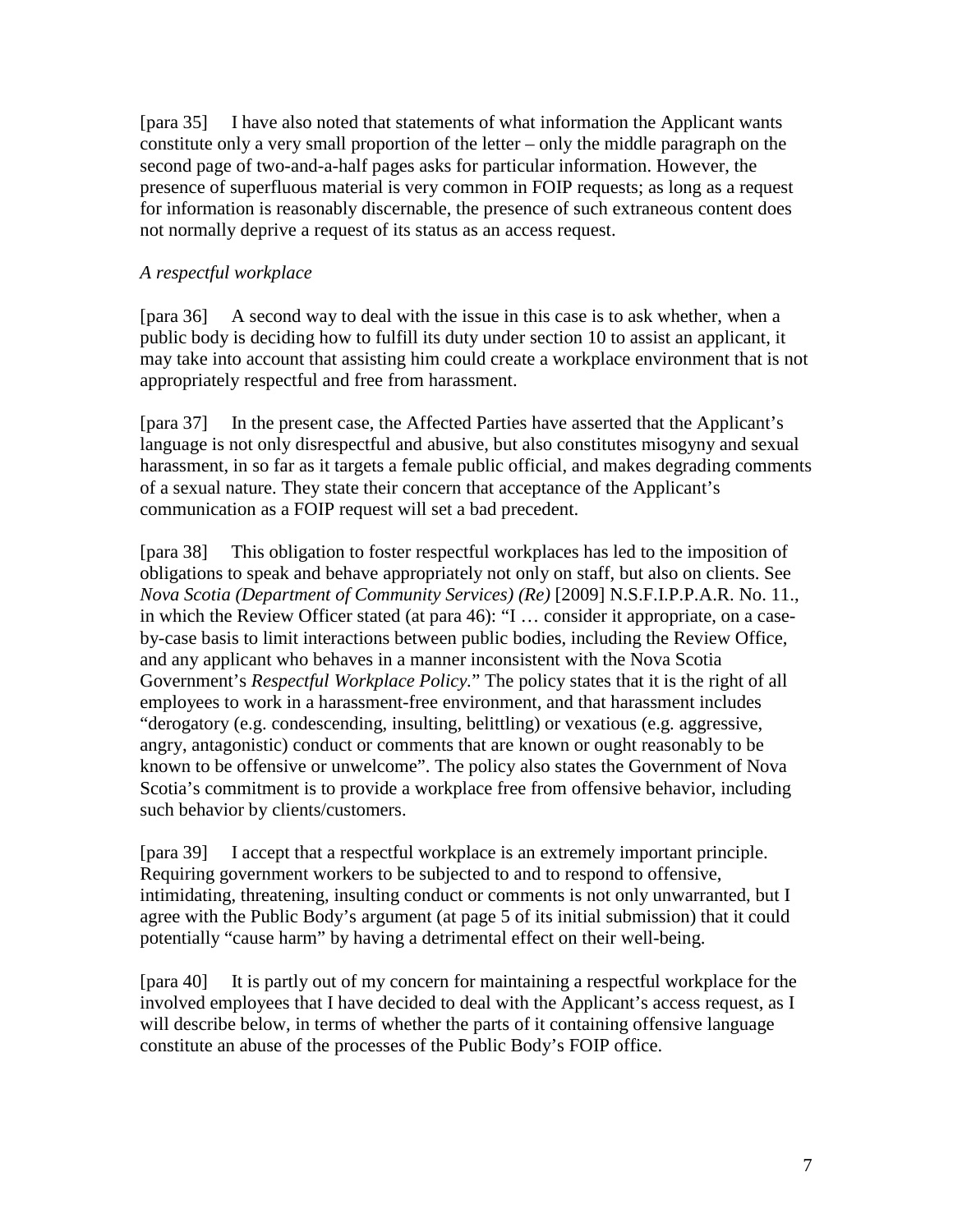#### *Abuse of process*

 $\overline{a}$ 

[para 41] The statutory ability to control abuse of a public body's processes is set out in section 55 of the Act, which provides in part as follows:

- *55 If the head of a public body asks, the Commissioner may authorize the public body to disregard one or more requests under section 7(1) or 36(1) if …*
	- *(b) one or more of the requests are frivolous or vexatious.*

[para 42] A vexatious request includes one in which the Applicant's true motive is other than to gain access to information, which can include the motive of harassing the Public Body to whom it is made. In Ontario Order MO-1519 the Adjudicator said (at para 91) that the meaning of "abuse" in the legal context includes "proceedings whose purpose is not legitimate, but is rather designed to harass, or to accomplish some other objective unrelated to the process being used".

[para 43] In this case, the Public Body has not made a section 55 application, preferring to itself ask the Applicant to modify his request to remove the impugned language. It says it took this course so as to avoid thwarting his request altogether.

[para 44] Though the Public Body has not chosen this course, I believe I have jurisdiction to independently consider whether the request is an abuse of the Public Body's process.

[para 45] In Order MO-1519, an adjudicator of the Ontario Office of the Information and Privacy Commissioner considered whether she had the power to supervise the request stage of an access request. In the course of her discussion about this question she also considered whether the power existed to declare a request frivolous and vexatious in the absence of an express statutory power to do this. She said:

In Order M-618, former Commissioner Tom Wright considered his jurisdiction to entertain a claim that the appellant's request in that case was frivolous or vexatious in the absence of legislative enactment. Order M-618 was decided prior to the amendment to the Act, which resulted in the inclusion of sections  $4(1)$  $4(1)$  $4(1)$  and  $20.1^{\overline{1}}$ , but his comments continue to have relevance to the Commissioner's supervisory role generally. He stated:

The Legislature created the Office of the Information and Privacy Commissioner to administer the Act in ways that facilitate the purposes of the legislation. This mandate cannot require the Commissioner to act unreasonably in administering his own processes, or in supervising the processes of institutions. The Legislature must have intended that the Commissioner have the necessary authority to control his own processes, and to supervise the processes of institutions under the Act, so as to minimize or eliminate the potential for abuse.

<span id="page-7-0"></span> $<sup>1</sup>$  These provisions enable the declaration that a request for access is frivolous or vexatious.</sup>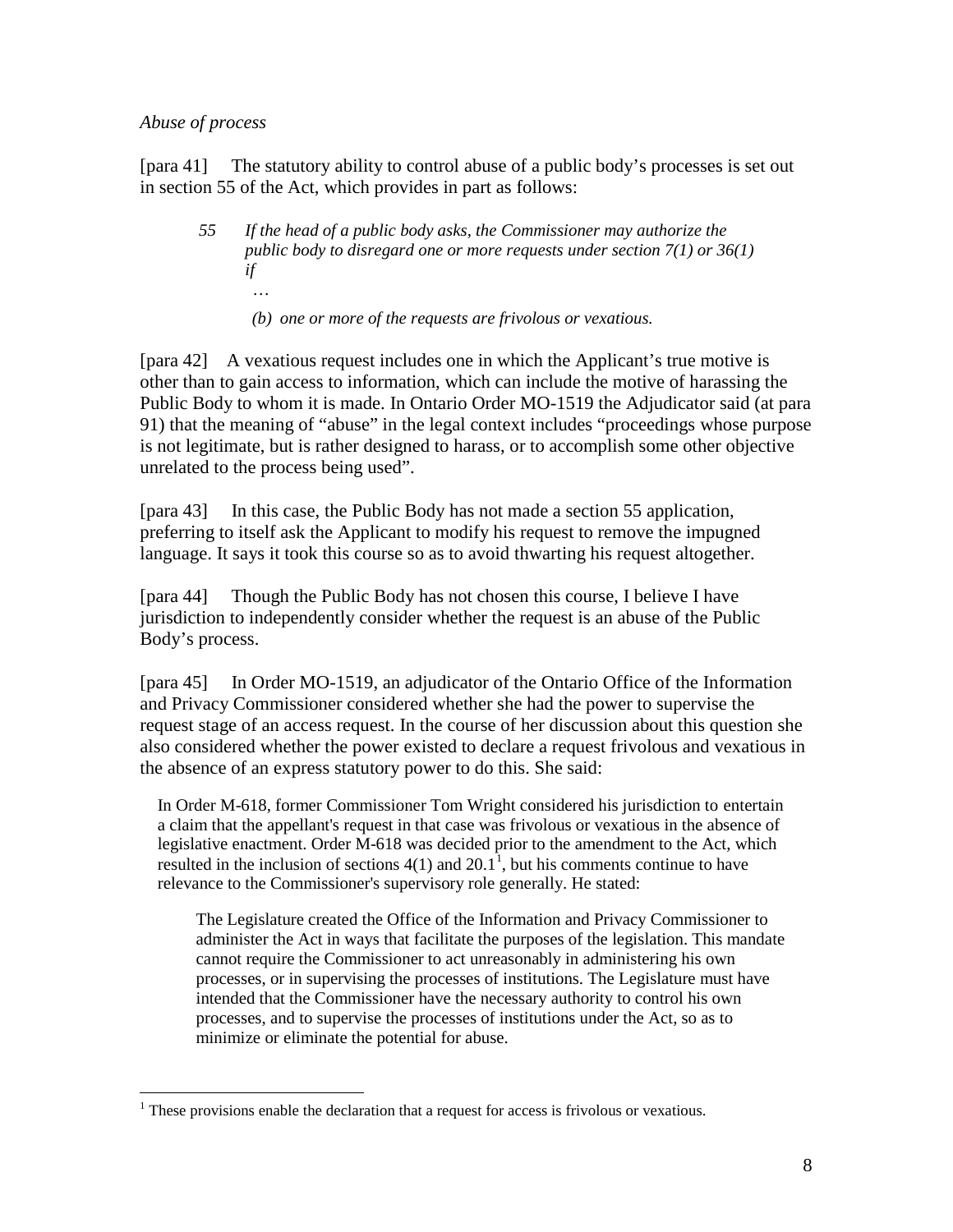I have been referred to ample and persuasive legal authority for the proposition that, as an administrative tribunal exercising quasi-judicial functions, the Commissioner is "master of his own process". On this basis I believe that I have the necessary authority to control what I identify as abuse of that process which would frustrate the intent of the Legislature in creating both a freedom of information regime and an office for its administration.

Speaking to the question of whether his jurisdiction to control his own processes extends to an ability to supervise the processes of institutions faced with abuse of process at the request stage, former Commissioner Wright concluded:

If I were to accept [the appellant's] submission that I am powerless to remedy the abuse which I have identified, and that I must mechanically require institutions and my office to be the subjects of that abuse, I would not be fulfilling the objectives of the legislation, but frustrating them. Notwithstanding the absence of express powers vested in the Commissioner for dealing with abuse of process, I am not prepared to serve as agent for [the appellant's] abuse by perpetuating meaningless exercises in the expenditure of government resources merely to satisfy [the appellant's] curiosity, or to permit him to test the system or render it dysfunctional. This would offend public policy and bring the administration of Ontario's freedom of information legislation into disrepute.

[para 46] I accept this reasoning, and I believe it applies equally to a circumstance in which the express power to declare a proceeding vexatious on the motion of a public body exists in the statute, but the Public Body has not made such an application, nor is it pursuing a remedy that such an application could afford. I believe it is open for me, despite the existence of section 55 and the absence of a section 55 application, to consider whether a request or some aspect of it is an abuse of process, in the sense that it would permit an applicant to use the processes of FOIP offices or this office to pursue some objective other than access to information, or would have some other negative consequence the Act is not designed to support.

[para 47] I have chosen this course because I believe the offensive content of the Applicant's communication needs to be addressed, but I do not accept the Public Body's argument that the Applicant's communication as a whole did not constitute an access request. However, this is a complex approach for an issue that can be addressed in a more straightforward fashion under the provision that is already in place for it. It also raises the problem that the parties have not directly addressed in their submissions the question of whether the request is "frivolous and vexatious" within the terms of the provision.

[para 48] Despite these concerns, it would be cumbersome and needlessly delay the process to add the issue of whether section 55 applies in this case.

[para 49] Furthermore, the key question underlying whether the process is being abused in this case is the Applicant's motive in wording his request as he did. While the Applicant has not had an opportunity to respond to the issue phrased expressly in terms of whether his choice of language constituted an 'abuse of process', he has had, and indeed has taken, the opportunity to make submissions about why he felt it necessary to provide what he refers to as "detailed explanations". For example, in the Applicant's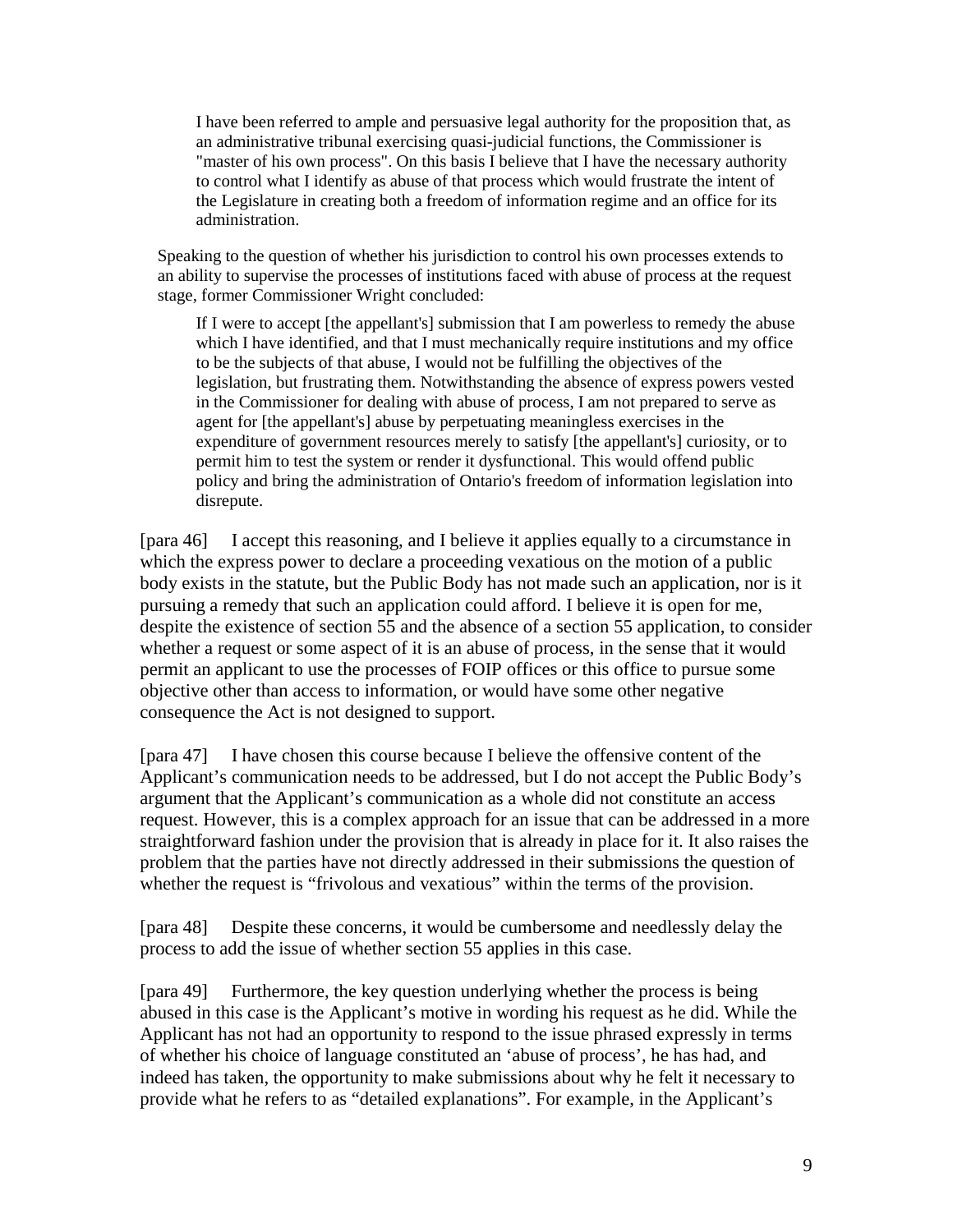rebuttal submission, dated July 31, 2014, at page 3, he says these explanations are necessary to explain his rage and what he considers to be deliberate crimes. As well, I have before me a letter (dated August 2, 2013) in which the Applicant provided the following explanation to the FOIP Coordinator: "I was hopeful that … my inclusion of all pertinent facts and information would provide insight to help you better understand the seriousness of my request and my ultimate purpose and goal".

[para 50] These submissions by the Applicant about his purpose for his choice of language and level of "detail" meet my concern about giving him an opportunity to speak to his motives.

[para 51] There are many court and tribunal cases, particularly in the realm of human rights, in which the use of derogatory or vulgar language, or the making of unfounded accusations against government employees, has been held to constitute an abuse of process. (See, for example, *Bakhtiyari v. British Columbia Institute of Technology* [2007] BCHRT 320.) In such cases the persons using such language have been denied the exercise of what would otherwise be their rights, or have been denied remedies. In some of these cases, the decision-maker has required undertakings that the person conduct themselves appropriately, or has awarded costs against them. (See, for example, *Nourhaghighi v. Toronto Catholic School Board* [2009] HRTO 1519; *Heilman v. First Canada (No. 3)* [2011] BCHRT 260.)

[para 52] My conclusion in the present case is that despite the Applicant's explanations that the information he provided was necessary to help the FOIP Coordinator and others to understand his fear and anger, and to understand the seriousness of his request, the degree of offensiveness of some of the language was not necessary for this purpose.

[para 53] I find, therefore, that the motive for the inclusion of this particular language was other than to obtain information or to provide necessary background for obtaining it. The parts of the Applicant's request in which he makes belittling or severely insulting statements about individuals, appear to be motivated not by a desire to obtain information but by a desire to intimidate and deliberately offend. His ideas that he was not treated fairly or appropriately by government employees, even if this was important to inform what he was asking for, could have been stated without severe insult. Further the Applicant's refusal to remove the language when requested suggests that his motive is, in part, to assert some dominance or control over the process and other participants, and to resist others' exercise of authority, rather than simply to obtain information.

[para 54] In reaching this conclusion I have considered that some individuals might be accustomed to a mode of expression that contains unusually offensive language, and might not recognize the effect of their use of such language on others. As well, I understand some people have conditions in which the use of such language is difficult for them to control. I am not suggesting this is so in the Applicant's case, but even if it were, here, the communications are all in written form. The objectionable parts of the communications, and why they are of concern, have been pointed out to him repeatedly, yet he has persisted in refusing to accommodate these concerns.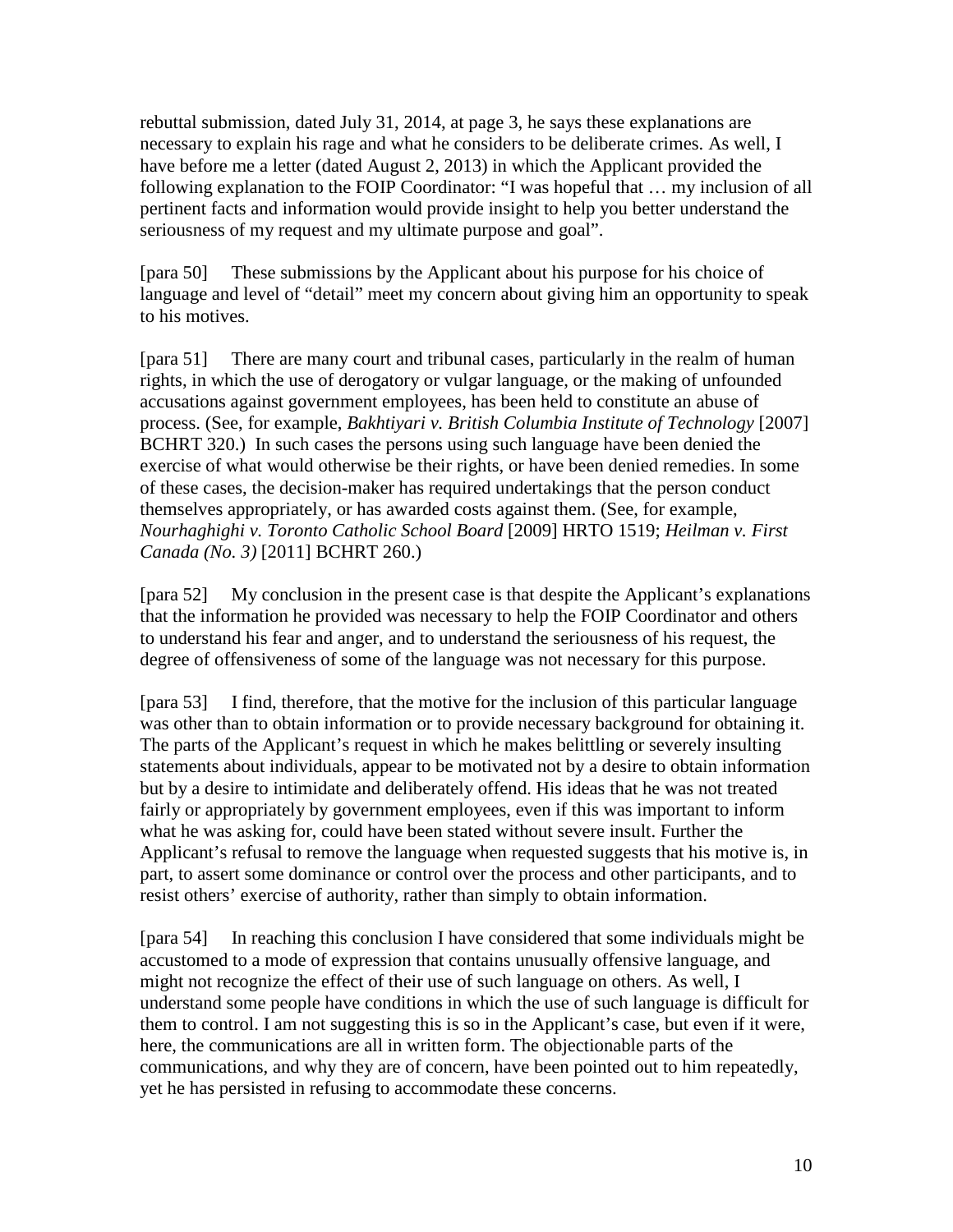[para 55] However, these comments do not apply to the entirety of the Applicant's request to the Public Body, and it is possible to segregate those with a genuine motive of access to information from the unnecessary parts. The latter consist of the parts of the request identified by the Public Body in its initial submission at page 5 as offensive in its view (which I have reviewed and agree is both inappropriate and not integral for achieving access). I have said above that I accept the Applicant has a genuine interest in obtaining information. While parts of the request can be disregarded, the parts which genuinely seek information and explain the circumstances to which the requested information relates so that it can be identified, should be processed.

[para 56] In view of this, I believe the best solution is to direct the Public Body to take into account only the parts of the Applicant's requests of the latter type. It is to disregard the impugned portions. Should the Public Body need to further disseminate the Applicant's request in the course of processing it, it is to produce copies of the request that remove this offending material. If the Applicant does not want the Public Body to proceed given these conditions, he may indicate this to me and to the Public Body within 15 days from the date of issuance of this Order.

[para 57] In reaching this resolution I recognize that I am not requiring the Applicant to resubmit the request without the impugned language, as the Public Body has said it required him to do. The Public Body may believe that unless this step is taken, directing it to respond to the non-offensive parts of the request entails condoning the Applicant's conduct. However, my goal is not to punish the Applicant for his inappropriate choice of language, it is to enable the process to proceed by curtailing its further negative effects.

[para 58] To make my point sufficiently strongly, however, I will impose the condition that, if, in the course of the Public Body's processing of this request, the Applicant provides any further correspondence that includes similarly derogatory language, the Public Body may disregard such correspondence in its entirety (even though it could similarly be redacted). The Applicant has demonstrated in his submissions to me that he is capable of making submissions that are respectful and do not offend, and I expect this of him in any future dealings with the Public Body. I will retain jurisdiction to make further decisions about any such responses from the Applicant, and the consequences arising therefrom to the processing of the request, should the Public Body bring them before me.

[para 59] The same point applies to the other Public Bodies who are the Affected Parties in this case in their future dealings with the access requests. It would be open to them to ask me to permit them to disregard the entirety of the request under section 55 if the Applicant responds to their clarification requests with material similar to the offending language in this case.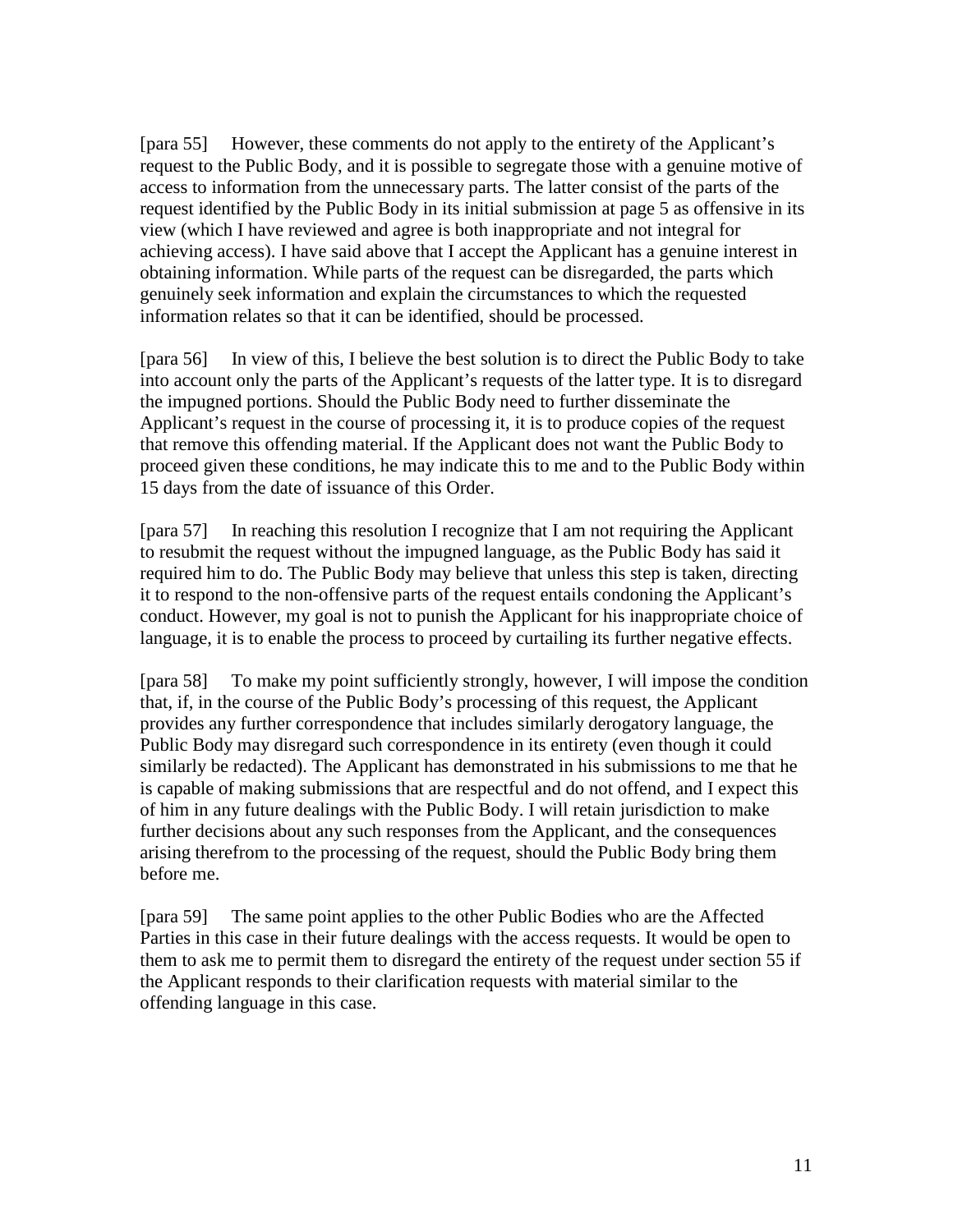#### *The Court Order*

[para 60] There is some inconsistency in the submissions as to whether the Court Order has bearing on the outcome of this inquiry. The Affected Parties point out it was in effect at the time the request was made, and they argue that the language in the letter constitutes a violation of the Order. In view of this, they say that the FOIP Coordinator's decision to require the Applicant to remove the offensive language so as to make it "in accordance with the Court Order" was an appropriate response.

[para 61] The Affected Parties also dispute the Applicant's contention that when the D/DC reviewed the letter but passed it along to the FOIP Coordinator, this reflected a determination that the correspondence had not been offensive and vulgar. They also argue that anyone, not only the D/DC, has the ability to make a judgment as to whether the Order has been violated, and can apply to the Court for a finding of civil contempt. They point out that the FOIP Coordinator forbore doing this in favour of allowing the Applicant to resubmit his request.

[para 62] The Public Body takes the position that the Court Order is irrelevant to the propriety of its response. In its final rebuttal, it points out that the Order is directed only at the Applicant, and imposes no obligation on anyone else to take any particular action with respect to its potential breach.

[para 63] I agree it is arguable the Court Order was breached by some of the language used by the Applicant in the letter. However, I do not see that this has any direct bearing on the decision I must make. The Order requires that the Applicant's language in communicating with government employees is not to be obscene, but it does not direct that communications that do not meet this standard may be discounted. Rather, it sets out the process to be followed in the event of a breach, and the remedies the Court may provide. The remedies that arise from breach of the Court Order are beyond my jurisdiction.

# **V. ORDER**

[para 64] I make this Order under section 72(3)(a) and 72(4) of the Act.

[para 65] I direct the Public Body to process the Applicant's access request, after severing from it the material it has listed as offensive in its initial submission at page 5.

[para 66] I impose the condition that any future communications the Applicant provides to the Public Body, including clarifications the Public Body requests from him as to what he is seeking, must, if they are to be taken into account by the Public Body, be free of material of this nature.

[para 67] I will retain jurisdiction to make further decisions about any such responses from the Applicant, and their consequences relative to the processing of the request, should the Public Body bring them before me.